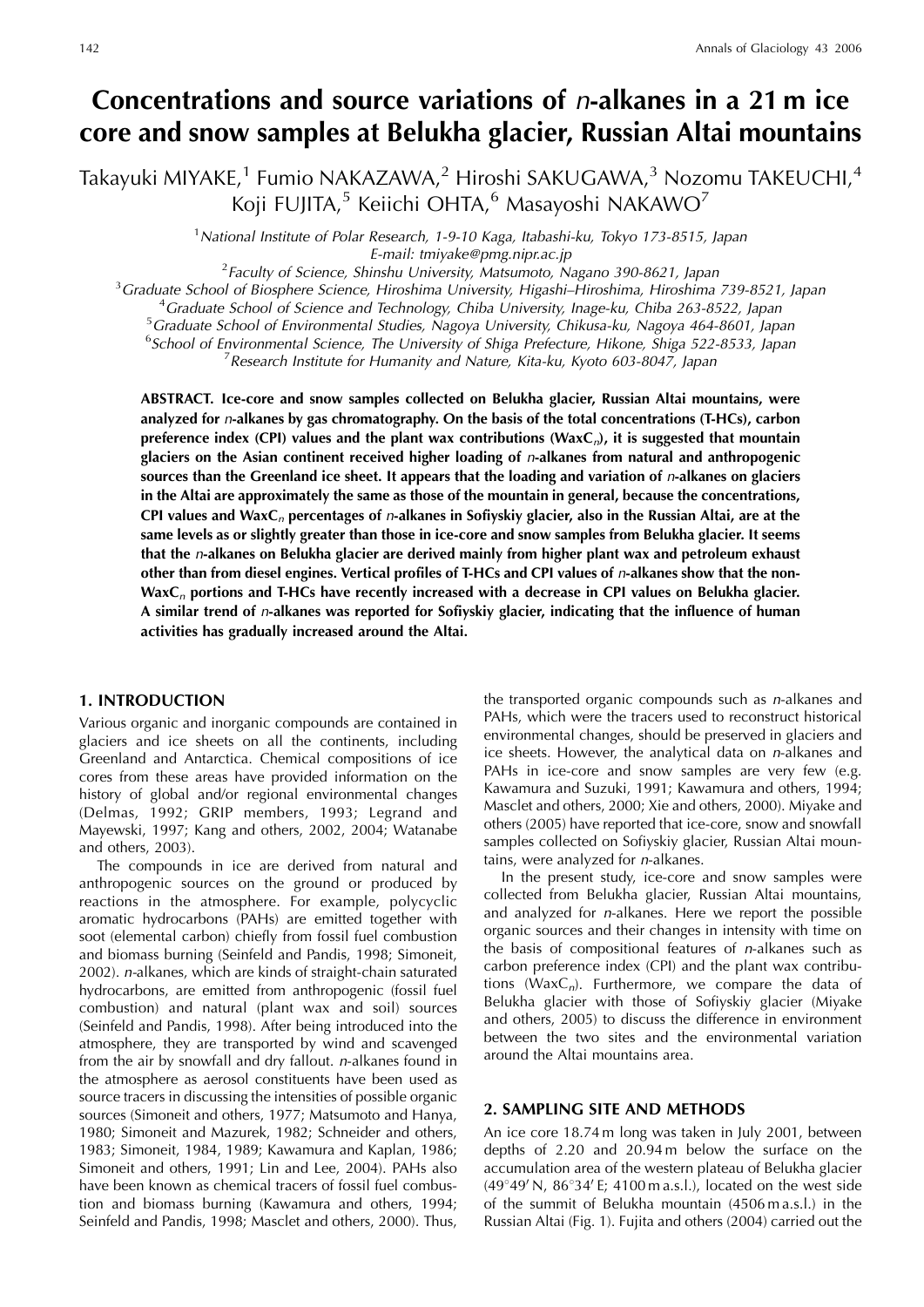glaciological and meteorological observations at the glacier from 2001 to 2003. They reported that the glacial depth of the plateau ranged from 150 to 190 m, surface flow velocities were  $\sim 1-2$  m a<sup>-1</sup> on average, the annual range of snow temperature was  $-30$  to  $0^{\circ}$ C, and annual accumulations of snow were 2.26 m for the year from summer 2001, and 1.60 m for the year from summer 2002. Moreover, the disturbances of climatic signals from meltwater on the glacier were reported as small because no heavy-melting feature was found in the snow temperature record and the snow-pit observations of July 2002 (Fujita and others, 2004). Snow samples were collected on 13 July 2002, from a 2.42 m pit near the drilling site for the ice core. A series of snow samples were obtained by cutting the snow wall of the pit into sections 2–16 cm long. The ice-core and snow samples were kept frozen during the transport to the National Institute of Polar Research, Tokyo, Japan, and they were preserved at  $-20^{\circ}$ C until analysis.

For chemical ( $\delta$ D and  $\delta$ <sup>18</sup>O of water, ionic and organic compositions and microparticles) and biological (microorganism and pollen) analyses, the ice core was cut into 4– 8 cm sections (Iizuka and others, 2004) and melted at room temperature. Since only a small amount of water (10–20 and 40–110 mL from individual sections of ice-core and snow samples, respectively) could be used for  $n$ -alkanes analysis due to a limited sample amount, the water samples taken from 30–37 sections of the ice core were combined into six samples of about 3 m length in each case. In a similar manner, water samples from 7–13 sections of the snow from a pit were combined into three samples representing the 0.28–1.09 m depth interval in the snow pit (see Table 1).

After filtration of the sample water through a glass-fiber filter (Whatman, GF/F, diameter: 25 mm), the filter was spiked with an internal standard (Merck, Tetracosane-d<sub>50</sub>:  $C_{24}D_{50}$ . Particulate materials on the filter were then analyzed for n-alkanes by the method described by Miyake and others (2005). The particle materials were extracted three times with 5 mL of organic solvents (methanol/ dichloromethane (2:1) and dichloromethane) in an ultrasonic cleaner for 5 min each time. The extracts were combined, filtered and concentrated. The condensate was fractionated by a column chromatograph using a silica gel (Merck, Silica gel 80), which was sufficiently pre-cleaned with hexane to remove organic contaminants. The *n*-alkanes were eluted with 4 mL of hexane and then dried by a rotary evaporator and nitrogen stream. The n-alkanes fraction was dissolved in dichloromethane  $(\sim 20 \,\mu$ L), and then measured by a gas chromatograph with a flame ionization detector



**Fig. 1.** Locations of Belukha and Sofiyskiy glaciers, Russian Altai, and Dasuopu glacier, Himalaya.

(GC-FID, Shimadzu, GC-14B) and a fused silica capillary column (GL Sciences, TC-1:  $0.25$  mm i.d.  $\times$  30 m length,  $0.25 \,\mu m$  of film thickness). The gas chromatograph conditions were as follows: injector temperature:  $300^{\circ}$ C; detector temperature: 300°C; column temperature program: 80– 300°C at  $3^{\circ}$ C min<sup>-1</sup>; and the hold time: 10 min at 300°C. Detection limits for individual n-alkanes were approximately several to  $>10 \text{ pgg}^{-1}$  for several-hundred mL samples. Analytical replicate precision of the gas chromatograph for individual *n*-alkanes ( $n = 3$ ) was below  $\sim 5\%$ . The blank levels of organic solvents for n-alkanes were <10% of the peak levels of the samples.

The main sources of  $n$ -alkanes in the samples were estimated based on the predominant constituents, CPI values of homologue distributions and the contribution ratios of biogenic (Wax $C_n$ ) or anthropogenic (non-Wax $C_n$ ) sources (Miyake and others, 2005). The CPI values, the preference of n-alkanes with odd carbon numbers over those with even carbon numbers, have been used to deduce the n-alkane sources (Simoneit and others, 1977; Simoneit and Mazurek, 1982). In the present study, CPI values were calculated according to:

$$
CPI = \frac{C_{21} + C_{23} + C_{25} + C_{27} + C_{29} + C_{31}}{C_{22} + C_{24} + C_{26} + C_{28} + C_{30} + C_{32}}.
$$
 (1)

Table 1. Total concentrations (T-HCs), carbon preference index (CPI) values and percentages of the plant wax contributions (WaxC<sub>n</sub>) of  $n$ -alkanes in ice core (01BC-1–6) and snow from a pit (02BP-1–3) at Belukha glacier

|                                                                  | Ice core                            |                                     |                                  |                                   |                                   |                                   |                                  | Snow                                |                                     |  |
|------------------------------------------------------------------|-------------------------------------|-------------------------------------|----------------------------------|-----------------------------------|-----------------------------------|-----------------------------------|----------------------------------|-------------------------------------|-------------------------------------|--|
|                                                                  | $01BC-1$                            | $01BC-2$                            | $01BC-3$                         | 01BC-4                            | 01BC-5                            | $01BC-6$                          | $02BP-1$                         | $02BP-2$                            | $02BP-3$                            |  |
| Depth (m)<br>THCS <sup>1</sup><br>CPI <sup>2</sup><br>$WaxC_n^3$ | $2.20 - 5.21$<br>1.43<br>1.28<br>15 | $5.21 - 8.17$<br>1.10<br>1.33<br>16 | 8.17–11.11<br>0.99<br>1.52<br>22 | 11.35–14.64<br>0.84<br>2.29<br>40 | 14.64–17.79<br>0.81<br>2.38<br>41 | 17.79–20.94<br>0.72<br>1.86<br>30 | $0 - 0.28$<br>0.52<br>1.23<br>15 | $0.28 - 1.37$<br>1.42<br>1.19<br>11 | $1.37 - 2.42$<br>0.72<br>3.07<br>52 |  |

<sup>1</sup>Total concentration of *n*-alkanes (T-HCs) from C<sub>21</sub> to C<sub>32</sub> (unit: ng g<sup>-1</sup>).<br><sup>2</sup>Carbon preference index (CPI) – C<sub>21</sub> surve (C<sub>22</sub> sex)

<sup>2</sup>Carbon preference index (CPI) =  $C_{21-31(odd)}/C_{22-32(even)}$ .

 $^{3}WaxC_n = [C_n] - [(C_{n+1}) + (C_{n-1})]/2$  (unit: %).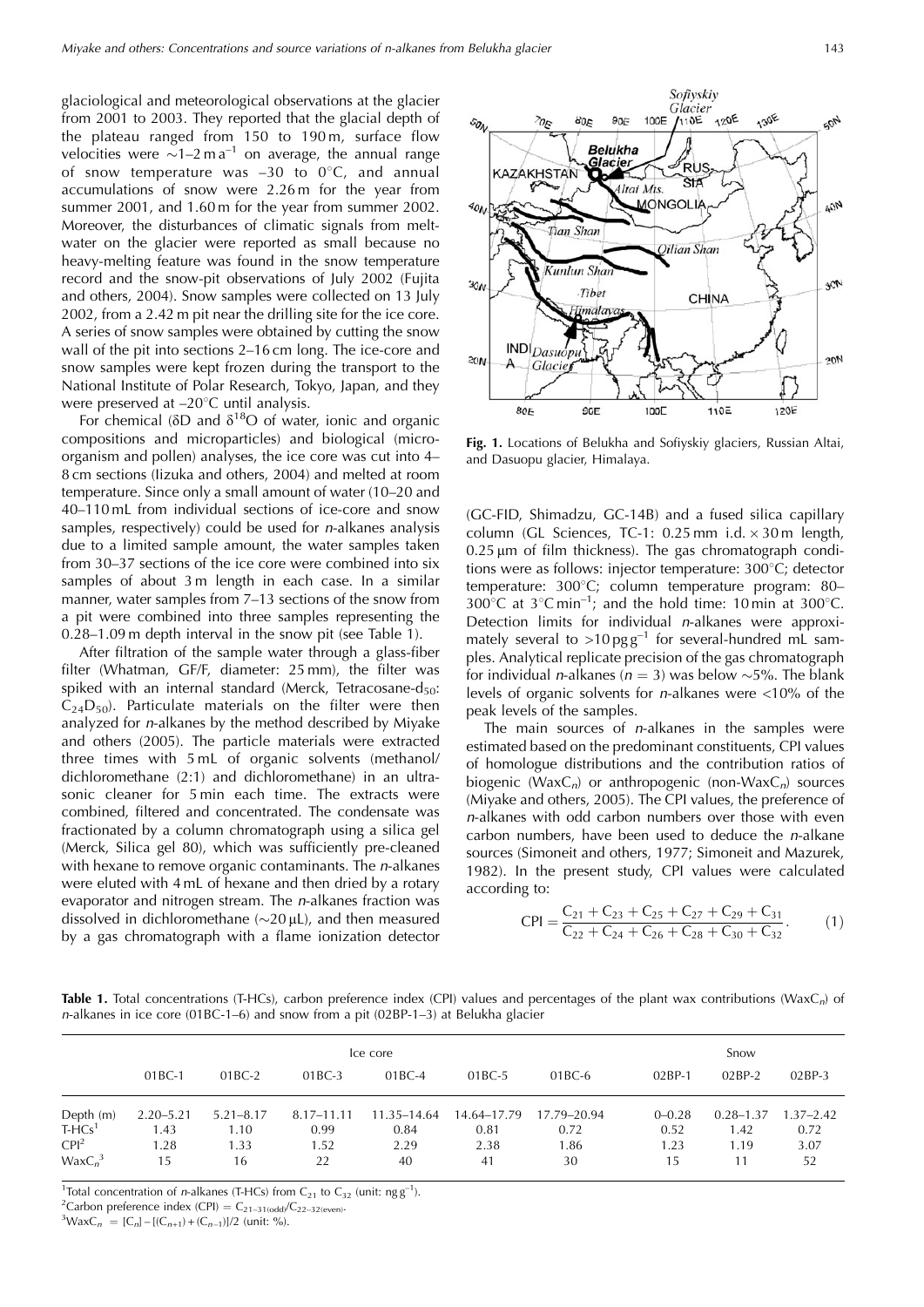

Fig. 2. Typical chromatograms of *n*-alkanes from ice-core samples 01BC-1 (a) and 01BC-6 (b) at Belukha glacier.  $C_n$  is carbon number of *n*-alkanes, and IS is internal standard (Tetracosane  $d_{50}$ :  $C_{24}D_{50}$ ).

The biogenic or anthropogenic source contributions to n-alkanes were also evaluated more quantitatively by the method of Simoneit and others (1991). They assumed that n-alkanes in the sample were derived from two sources, i.e. vascular plant wax and fossil-fuel combustion products, and that the CPI values of petroleum-derived n-alkanes were  $\sim$ 1.0 (Simoneit and Mazurek, 1982; Kawamura and Kaplan, 1986; Simoneit, 1989). The wax-derived portion in the n-alkanes with carbon numbers of  $n$  (WaxC<sub>n</sub>) was estimated by subtracting an average concentration of next higher  $(C_{n+1})$  and lower  $(C_{n-1})$  homologues from the concentration of  $C_n$ . Negative values of Wax $C_n$  were taken as zero (Simoneit and others, 1991):

$$
WaxC_n = [C_n] - \frac{[(C_{n+1}) + (C_{n-1})]}{2}.
$$
 (2)

The non-Wax $C_n$  values were calculated by subtracting  $WaxC_n$  from total concentrations of *n*-alkanes (T-HCs) with carbon number of  $n$  (T-HCs<sub>n</sub>) (Miyake and others, 2005).

## **3. RESULTS AND DISCUSSION**

# 3.1. T-HCs, CPI and WaxC<sub>n</sub> of *n*-alkanes at Belukha **glacier**

Figure 2 shows chromatograms of n-alkanes in ice-core samples 01BC-1 (Fig. 2a) and 01BC-6 (Fig. 2b). The T-HCs values of n-alkanes in the ice-core and snow samples collected on Belukha glacier are listed in Table 1, together with the CPI values and the percentages of  $WaxC_n$ . The T-HCs values in ice-core and snow samples were in the ranges  $0.72-1.43$  and  $0.52-1.42$  ng  $g^{-1}$ , respectively. The CPI values of n-alkanes in these samples were in the range 1.19–3.07.

Table 2 lists the ranges of T-HCs, CPI and  $WaxC_n$  of n-alkanes in ice and snow samples from Belukha glacier (the present study); from Sofiyskiy glacier  $(49\degree47'10''$  N,  $87^{\circ}43'43''$  E; 3450 m a.s.l.; Miyake and others, 2005), also



**Fig. 3.** The homologue distributions of *n*-alkanes in ice core (a–f) and snow (g–i) on Belukha glacier. Portions above and below the dashed line indicate the estimated concentrations of n-alkanes from plant wax ( $WaxC_n$ ) and petroleum (non-Wax $C_n$ ), respectively.

located in the Altai mountains, about 80 km east of our study site; in snow samples at Dasuopu glacier, Himalaya  $(28°23' N, 85°43' E; 7000 m a.s.l.; Xie and others, 2000);$ and in ice-core samples at Site-J, Greenland  $(66°51.9'N,$ 46°15.9' W; 2300 m a.s.l.; Kawamura and Suzuki, 1991).

The T-HCs in Belukha and Sofiyskiy glaciers were similar to the snow samples in the Himalaya, but much higher than those in ice in Greenland. This would probably suggest that *n*-alkanes are loaded more heavily onto the mountain glaciers on the Asian continent than onto the Greenland ice sheet, because annual snow accumulation rates are  $1.60 - 2.26$  m  $(0.56 - 0.87$  m w.e.  $a^{-1}$  at Belukha glacier from 2001 to 2003 (Fujita and others, 2004), 1.1– 2.1 m (average: 0.99 m w.e.  $a^{-1}$ ) at Sofiyskiy glacier from 1994 to 1999 (Kameda and others, 2003) and about 2 m at Dasuopu glacier from 1996 to 1997 (Xie and others, 2000). This is greater than the average ice accumulation of 0.42 m ice  $a^{-1}$  at Site-J (Shoji and others, 1991). Further study is needed to accurately date the core for discussing n-alkanes loading to glaciers. The CPI values of n-alkanes in snow and ice samples in Asian continental glaciers are wider than in Greenland ice samples. It seems that n-alkanes in the continental glaciers derive from various sources and these glaciers are nearer to source areas than Greenland.

It appears that the concentrations, CPI values and  $WaxC_n$  percentages of *n*-alkanes in ice-core and snow samples on Sofiyskiy glacier are the same as or slightly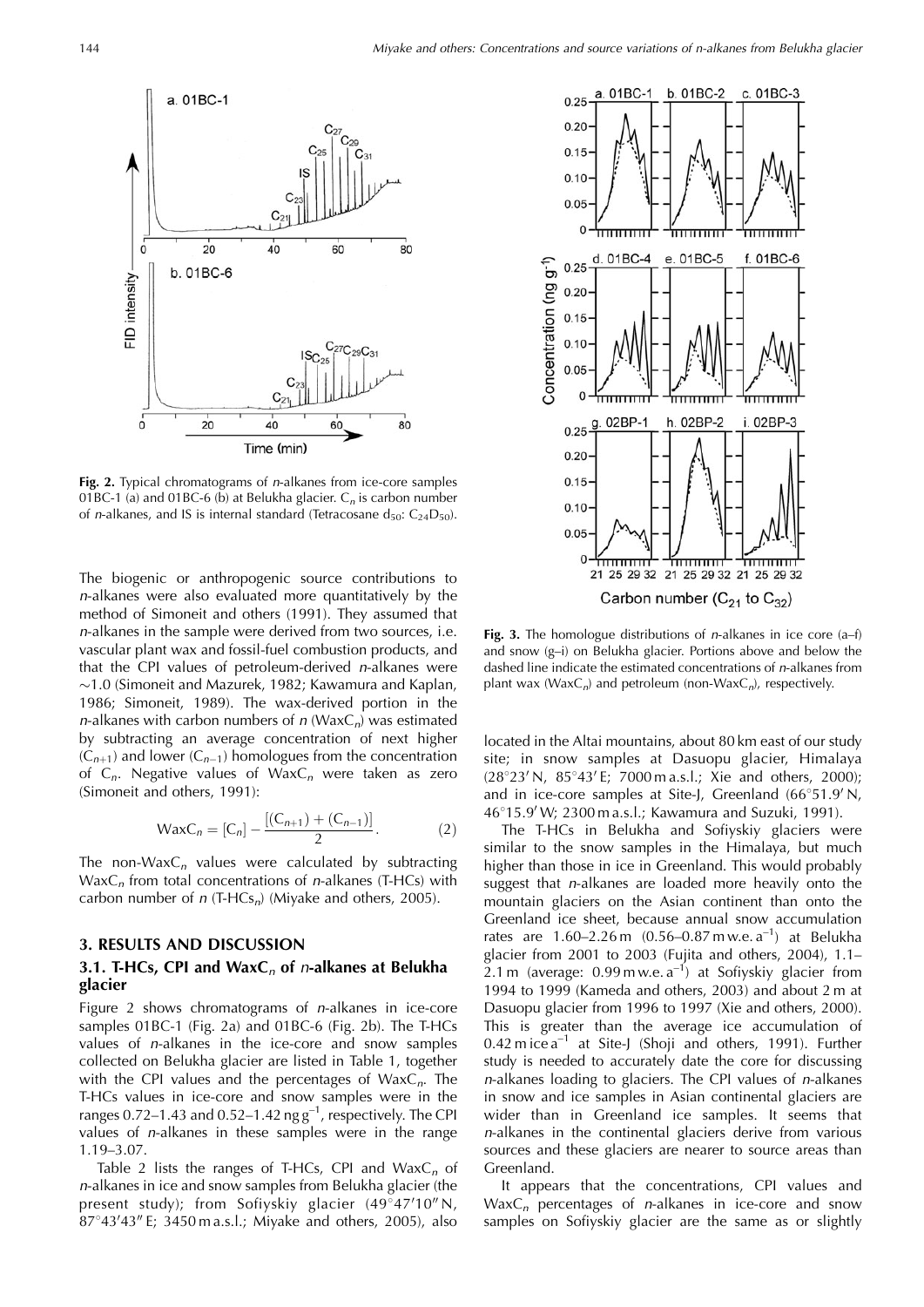|   | ٦<br>I<br>-<br>I |
|---|------------------|
| ۰ | ×<br>×<br>۰.     |

|  |  |  |  |  |  |  |  |  |  |  | <b>Table 2.</b> T-HCs, CPI values and WaxC <sub>n</sub> percentages of n-alkanes in ice-core and snow samples at Belukha glacier and other glaciers |
|--|--|--|--|--|--|--|--|--|--|--|-----------------------------------------------------------------------------------------------------------------------------------------------------|
|--|--|--|--|--|--|--|--|--|--|--|-----------------------------------------------------------------------------------------------------------------------------------------------------|

| Site                                          |                    | T-HCs<br>$ngg^{-1}$ | <b>CPI</b>      | $WaxC_n$<br>$\%$ |
|-----------------------------------------------|--------------------|---------------------|-----------------|------------------|
| Belukha glacier, Russian Altai <sup>1</sup>   |                    |                     |                 |                  |
| $(C_{21}-C_{32})$                             | Ice core $(n = 6)$ | $0.72 - 1.43$       | $1.28 - 2.38$   | $15 - 41$        |
|                                               | Snow $(n = 3)$     | $0.52 - 1.42$       | $1.19 - 3.07$   | $11 - 52$        |
| Sofiyskiy glacier, Russian Altai <sup>2</sup> |                    |                     |                 |                  |
| $(C_{21}-C_{32})$                             | Ice core $(n = 5)$ | $1.08 - 3.53$       | $1.27 - 2.26^3$ | $15 - 40$        |
|                                               | Snow $(n = 4)$     | $1.70 - 3.58$       | $1.27 - 2.90^3$ | $15 - 50$        |
|                                               | Snowfall $(n = 6)$ | $0.67 - 9.86$       | $1.04 - 4.60^3$ | $7.3 - 66$       |
| Dasuopu glacier, Himalaya <sup>4</sup>        |                    |                     |                 |                  |
| $(C_{15}-C_{33})$                             | Snow $(n = 6)$     | $0.57 - 1.52$       | $1.05 - 1.88$   | NC <sup>6</sup>  |
| Site-J, Greenland <sup>5</sup>                |                    |                     |                 |                  |
| $(C_{14}-C_{35})$                             | Ice core $(n=2)$   | $0.240 - 0.510$     | $1.34 - 1.48$   | NC <sup>6</sup>  |

<sup>1</sup> Present study.

<sup>2</sup> Miyake and others (2005);  $49^{\circ}47'10''$  N,  $87^{\circ}43'43''$  E; 3450 m a.s.l.

<sup>3</sup> CPI values of *n*-alkanes are calculated from C<sub>21</sub> to C<sub>32</sub> in the table, although calculated from C<sub>21</sub> to C<sub>30</sub> in the literature (Miyake and others, 2005). <sup>4</sup> Xie and others (2000); 28°23' N, 85°43' E; 7000 m a.s

 $5$  Kawamura and Suzuki (1991);  $66°51.9'$  N,  $46°15.9'$  W; 2300 m a.s.l.

<sup>6</sup> Not calculated.

greater than on Belukha glacier. Therefore, it seems that the loading and variation of n-alkanes are approximately the same as in the Altai mountains in general. However, the concentrations, CPI values and  $WaxC_n$  percentages of n-alkanes have a wider range in snowfall samples than in ice-core and snow samples at Sofiyskiy glacier. It seems that n-alkanes in snow precipitation events on the glacier have been influenced by different sources. The elevation of Belukha glacier (4100 m a.s.l.; Fujita and others, 2004) is higher than that of Sofiyskiy glacier (3450 m; Fujii and others, 2002). The major types of vegetation surrounding the Altai are tundra and steppe, including conifer forest, and the tree lines on the north- and south-facing slopes around Sofiyskiy glacier are  $\sim$ 2500 m a.s.l. (Nakazawa and others, 2004). It seems that the higher T-HCs in snowfall samples on Sofiyskiy glacier can be attributed to the greater loading of n-alkanes from vegetation and soil than on Belukha glacier.

The Wax $C_n$  values for Belukha glacier are 15–41% for ice-core samples and 11–52% for snow samples. These ranges are almost the same as those for Sofiyskiy glacier. Therefore, n-alkanes derived from plant wax in the Altai account for 10–50% of the total n-alkanes, and more than half of *n*-alkanes derived from non-plant wax, mainly petroleum. In urban aerosols, it is reported that the plant wax contributions to the total concentrations of *n*-alkanes are estimated to be only 5.9–32% (Lin and Lee, 2004), lower than those of ice and snow samples in the Altai.

#### **3.2. Homologue distributions of** n**-alkanes**

Figure  $3a$ –i show the homologue distributions of *n*-alkanes in ice-core and snow samples on Belukha glacier. In this figure, the portion below the dashed line indicates the estimated concentration of n-alkanes from petroleum sources (=non-Wax $C_n$ ), because *n*-alkanes derived from petroleum generally show a CPI value of about 1, as mentioned above. As shown in Figure 3, n-alkanes have main peaks at  $C_{31}$  or  $C_{29}$  or  $C_{27}$  in most samples.

In general, main peaks with carbon numbers greater than  $C_{27}$  reflect the significant incorporation of higher plant wax

and some fungi, whereas those with lower carbon numbers indicate major inputs from microbial activity (algae and bacteria:  $C_{17}$ ,  $C_{18}$ ) or petroleum (diesel exhaust:  $C_{20}$ ,  $C_{21}$ ) (Simoneit, 1984, 1989). The contribution of petroleum to the total concentrations of n-alkanes was mentioned above, based on CPI values. Probably, the n-alkanes on Belukha glacier are mainly derived from higher plant wax and petroleum (gasoline and power-plant but not diesel) exhaust. However, from their homologue distributions in these samples, we speculate that contributions of n-alkanes from microbial activity and diesel-engine exhaust to the total n-alkanes concentrations are relatively small compared with other petroleum exhaust and higher plant.

## **3.3. Vertical profile of** n**-alkanes and environmental variation around the Altai**

Figure 4 shows the vertical profiles of T-HCs and the CPI values of *n*-alkanes in the ice-core samples. The  $WaxC_n$  and non-Wax $C_n$  portions of T-HCs are also shown. We can see that T-HCs gradually increased from the past toward the present by an increase in non-Wax $C_n$  of *n*-alkanes. This is concordant with a decrease in CPI values in the upper layers of the ice core, suggesting that the intensity of anthropogenic sources of n-alkanes has recently increased.

Fujita and others (2004) reported that the snow accumulation rates on Belukha glacier were  $1.60 - 2.26$  m a<sup>-1</sup> from 2000 to 2003. According to these accumulation rates, the top layer (2.20–5.21 m depth) of our ice core is estimated to have accumulated during 1999 and 2000. Miyake and others (2005) reported that the annual deposition fluxes of n-alkanes on Sofityskiy glacier have recently increased, especially from 1994 to 2000. It seems that the loading of n-alkanes from anthropogenic sources should have increased recently around the Altai, reflecting an increase in anthropogenic activities in this area. It is difficult to identify the source regions of n-alkanes in ice-core and snow samples from Belukha glacier. However, we speculate that n-alkanes on the glacier are derived mainly from the vicinity and areas to the west, because westerlies are predominant in this area (Seppälä, 2004).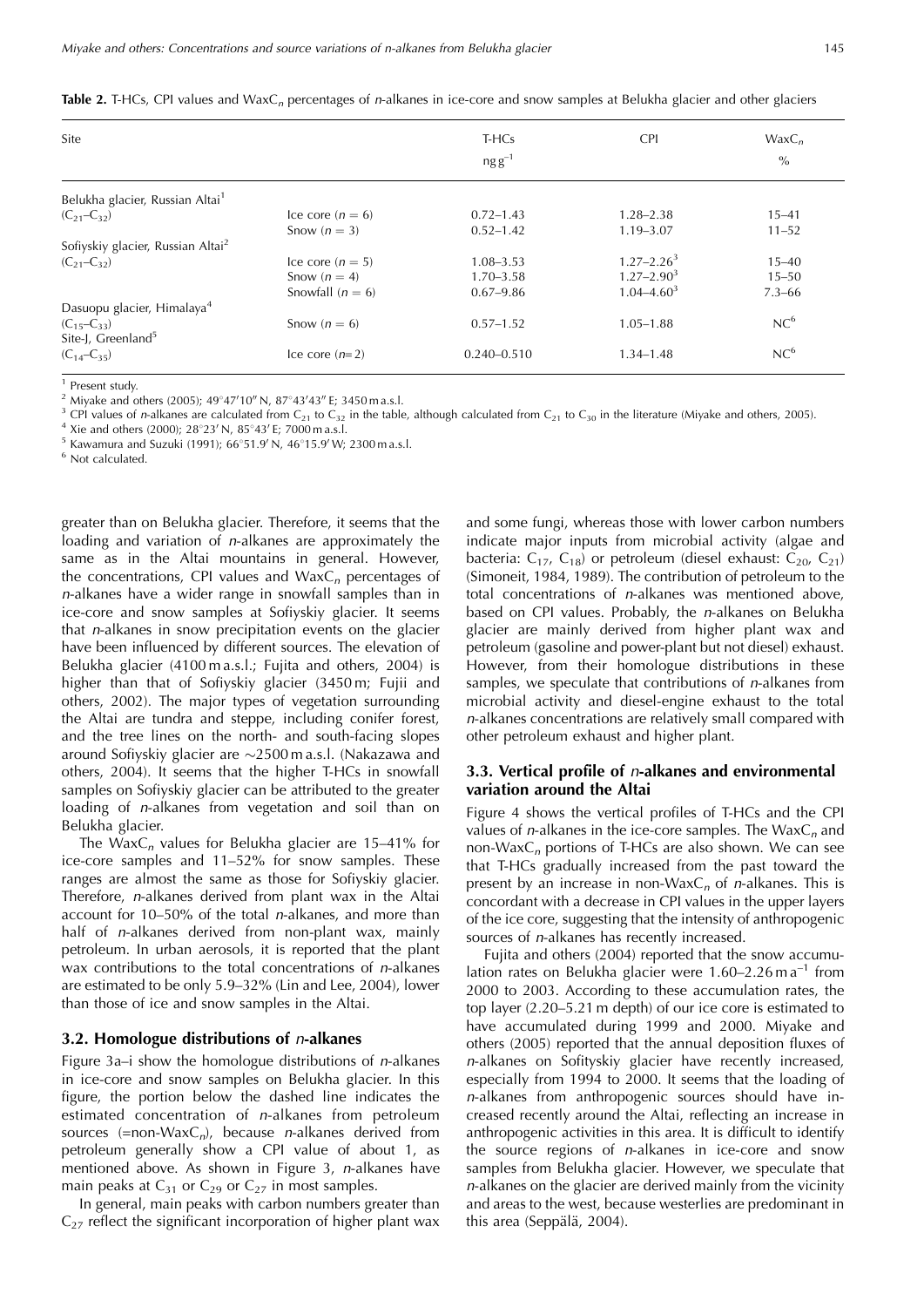

**Fig. 4.** Vertical profiles of total concentrations (T-HCs; axis scale at top) and CPI values (axis scale at bottom) of n-alkanes in ice-core samples on Belukha glacier. The CPI values are shown as open circles. The WaxC<sub>n</sub> (filled column) and non-WaxC<sub>n</sub> (open column) portions of T-HCs are also shown. The width of the filled rectangle is concentration of  $WaxC_n$ .

# **4. CONCLUSIONS**

- 1. The T-HCs and CPI values of  $n$ -alkanes in ice and snow samples collected from Belukha glacier ranged from 0.52 to  $1.43 \text{ ng g}^{-1}$  and from 1.19 to 3.07, respectively. By comparing these values to those of ice and snow samples from the Altai, Himalaya and Greenland, it is suggested that the glaciers on the Asian continent receive higher loads of *n*-alkanes from natural and anthropogenic sources than the Greenland ice sheet.
- 2. It appears that the loading onto and variation of n-alkanes on Belukha and Sofiyskiy glaciers are approximately equal to those in the Altai mountains overall, because the concentrations, CPI values and  $WaxC_n$ percentages of n-alkanes in Sofiyskiy glacier are the same as or slightly greater than in ice-core and snow samples on Belukha glacier.
- 3. From their homologue distributions in these samples, the n-alkanes at Belukha glacier are mainly derived from higher plant wax and petroleum (not including diesel) exhaust.
- 4. The non-Wax $C_n$  portion and T-HCs have recently increased, and CPI values have decreased. A similar trend of n-alkanes was also reported for Sofiyskiy glacier, indicating that the influence of human activities has gradually increased around the Altai.

## **ACKNOWLEDGEMENTS**

We thank all the participants in the fieldwork, namely V. Aizen, S. Nikitin, L. Cecil, K. Kreutz, Y. Matsuda, K. Matsuki, A. Surazakov, A Lushnikov, A. Chebotarev, T. Prokopinskaya and S. Polesskiy. We also thank anonymous reviewers for useful comments and suggestions. This study was supported by the research project 'Historical evolution of adaptability in an oasis region to water resource change (Oasis Project)' promoted by the Research Institute for Humanity and Nature, Kyoto, Japan, a Grant-in-Aid for scientific research of the Ministry of Education, Culture, Sports, Science and Technology, Japan (No. 14209020), the research projects 'Aeolian Dust Experiment on Climate Impact (ADEC)' and 'Ice-core analysis with cryomicrobes on glaciers in a Chinese arid region' funded by Special Coordination Funds for Promoting Science and Technology of the Ministry of Education, Culture, Sports, Science and Technology, Japan, and the US Department of Energy (DEA107).

## **REFERENCES**

- Delmas, R.J. 1992. Environmental information from ice cores. Rev. Geophys., **30**(1), 1–21.
- Fujii, Y. and 10 others. 2002. Outline of Japan–Russia joint glaciological research on Sofiyskiy Glacier, Russian Altai Mountains in 2000 and 2001. Bull. Glaciol. Res., **19**, 53–58.
- Fujita, K., N. Takeuchi, V. Aizen and S. Nikitin. 2004. Glaciological observations on the plateau of Belukha Glacier in the Altai Mountains, Russia from 2001 to 2003. Bull. Glaciol. Res., **21**, 57–64.
- Greenland Ice-Core Project (GRIP) Members. 1993. Climate instability during the last interglacial period recorded in the GRIP ice core. Nature, **364**(6434), 203–207.
- Iizuka, Y. and 6 others. 2004. Chemical characteristics in a 22-m ice core on the Belukha Glacier, Russia. Polar Meteorol. Glaciol., **18**, 114–120.
- Kameda, T. and 6 others. 2003. Seasonality of isotopic and chemical species and biomass burning signals remaining in wet snow in the accumulation area of Sofiyskiy Glacier, Russian Altai Mountains. Polar Meteorol. Glaciol., **17**, 15–24.
- Kang, S. and 7 others. 2002. Glaciochemical records from a Mt. Everest ice core: relationship to atmospheric circulation over Asia. Atmos. Environ., **36**(21), 3351–3361.
- Kang, S.C., P.A. Mayewski, D.H. Qin, S.A. Sneed, J.W. Ren and D.Q. Zhang. 2004. Seasonal differences in snow chemistry from the vicinity of Mt. Everest, central Himalayas. Atmos. Environ., **38**(18), 2819–2829.
- Kawamura, K. and I.R. Kaplan. 1986. Biogenic and anthropogenic organic compounds in rain and snow samples collected in southern California. Atmos. Environ., **20**(1), 115–124.
- Kawamura, K. and I. Suzuki. 1991. Lipid class compounds in the Greenland ice core samples: a preliminary result. Bull. Glacier Res., **9**, 65–70.
- Kawamura, K., I. Suzuki, Y. Fujii and O. Watanabe. 1994. Determination of polycyclic aromatic hydrocarbons in the ice core samples from Greenland. Proc. NIPR Symp. Polar Meteorol. Glaciol., **8**, 129–139.
- Legrand, M. and P. Mayewski. 1997. Glaciochemistry of polar ice cores: a review. Rev. Geophys., **35**(3), 219–243.
- Lin, J.J. and L.-C. Lee. 2004. Characterization of n-alkanes in urban submicron aerosol particles (PM<sub>1</sub>). Atmos. Environ., 38(19), 2983–2991.
- Masclet, P., V. Hoyau, J.L. Jaffrezo and H. Cachier. 2000. Polycyclic aromatic hydrocarbon deposition on the ice sheet of Greenland. Part I. Superficial snow. Atmos. Environ., **34**(19), 3195–3207.